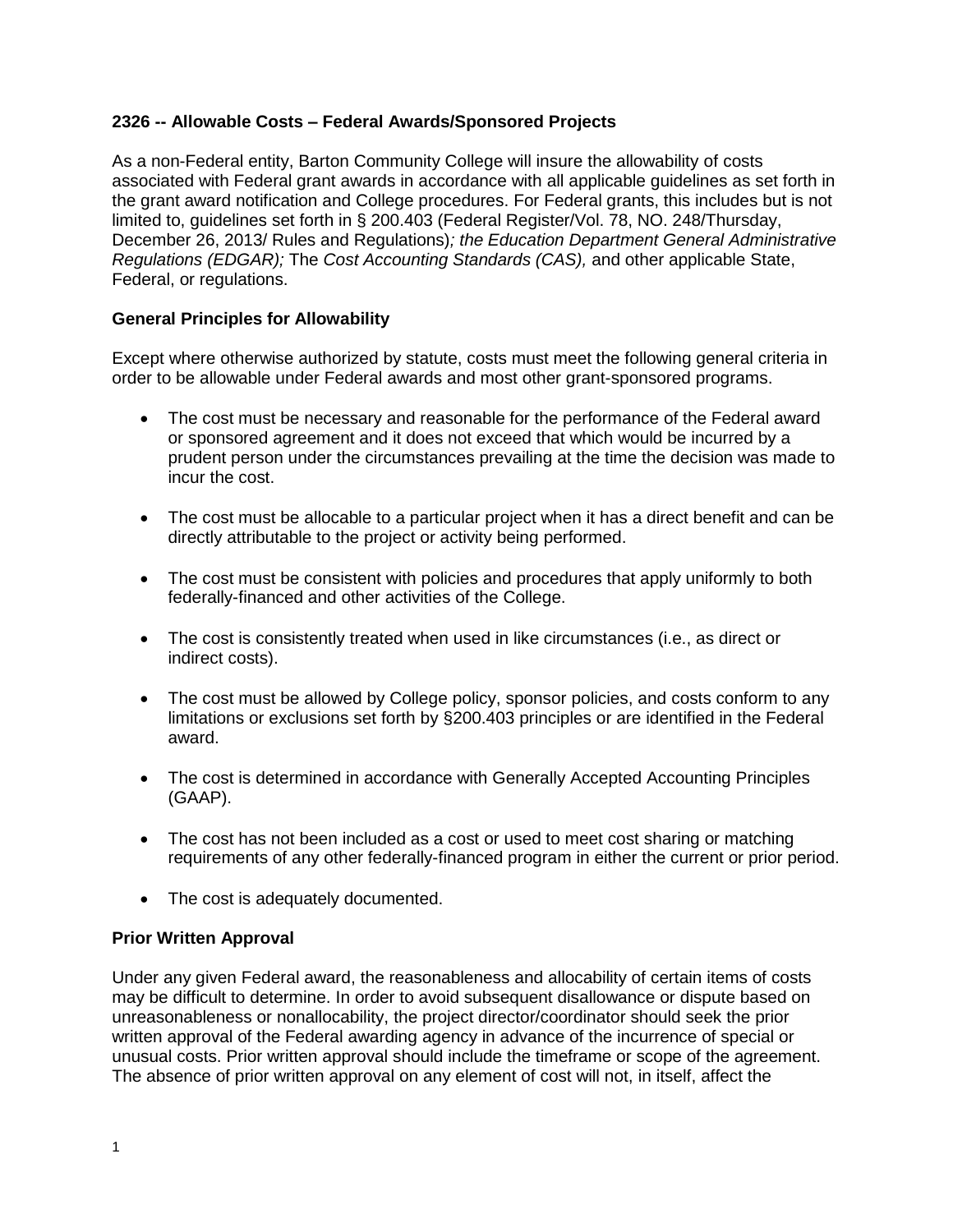reasonableness or allocability of that element, unless prior approval is specifically required for allowability as described under certain circumstances

# **Direct Costs, Allocated Costs and Indirect Costs**

## Direct Costs

Direct costs are costs that can be identified specifically with a particular Federal award or other internally or externally funded program or activity, or that can be charged directly to the account assigned to that program or activity. Barton Community College treats the following types of expenditures incurred in the performance of sponsored work, as direct costs charged to sponsored projects:

- Salaries, wages, and proportional fringe benefits of personnel directly engaged in the sponsored project.
- Salaries of administrative and clerical staff only if all of the following conditions are met:
	- o Services are integral to the project or activity
	- o Individuals involved can be specifically identified with the project or activity
	- o Costs are explicitly included in the budget
	- o Costs are not also recovered as indirect costs
- Travel and transportation expenses.
- Professional development.
- Cost of equipment, materials, supplies, and services.
- Consultant fees.
- Subcontracts.
- Other allowable costs per the terms of the agreement.

#### Allocated Costs

A direct cost can directly benefit more than one program or function and can, therefore, be allocated (or charged) to the benefiting programs or functions on some reasonable and equitable basis. For example, an individual spends the individual's time working on more than one College program. Salary and related fringe benefits can be charged to the respective programs based on the number of hours reported to each program on employee time sheets.

Indirect Facilities & Administrative (F&A) Costs

Indirect costs consist of costs incurred for more than one cost center, and costs that cannot be easily identified with a specific sponsored project or other College activity. The indirect cost rate reimburses the college for that fraction of its indirect costs that the granting agency agrees to bear. Federal agencies require colleges and universities to use rates negotiated with a government entity. In the case of Barton Community College, the Vice President of Administration is responsible for negotiating the indirect cost with the Department of Health and Human Services. Indirect costs include the following types of costs:

- An allowance for the use of College buildings.
- An allowance for the use of College equipment.
- The cost of operating and maintaining College facilities.
- The cost of maintaining College libraries.
- General administrative expenses.